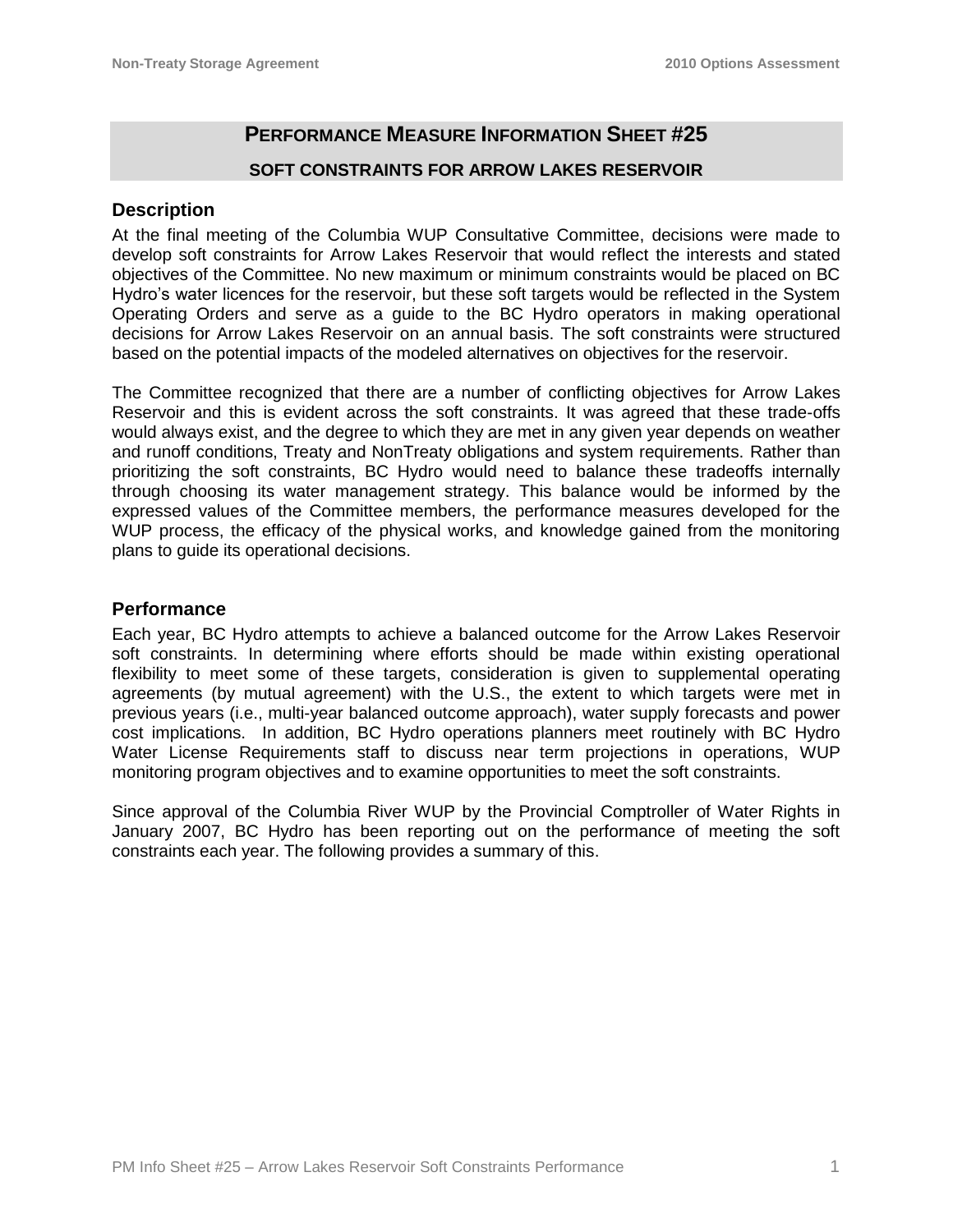#### **Performance in meeting Arrow Reservoir soft constraints, 2007-2009**



**RECREATION WILDLIFE FISH VEGETATION EROSION CULTURE &** 

**HERITAGE**

Reservoir water levels between 1435 ft and 1440 ft from 24 May to 30 September

Ensure inundation of nesting bird habitat by rising reservoir water levels in early summer is no worse than average over recent history (1984-1999). Ensure availability of fall migratory bird habitat is no worse than recent average targeting a reservoir level of 1438 ft or lower by 7 August.

Reservoir levels above 1424 ft to ensure tributary access during kokanee spawning period from late August to early November

#### **TARGET**

**PERFORMANCE**

Maintain 2004 level of vegetation in drawdown zone by maintaining lower reservoir levels during growing season. If vegetation is showing signs of stress as a result of flooding during the early part of growing season (May-July), target lower avoid slumping of the shores. levels during latter part of the growing season.

Minimize duration of full pool events and reservoir water levels of 1440 ft are ideal. Avoid sudden drawdown once to full pool has been reached (particularly if high runoff has saturated reservoir banks) to

Maintain reservoir levels at or below 1430 ft for as long as possible. First Nations willing

accept water levels above this 20 percent of the time (2.5 months) provided that it is timed in accordance with vegetation efforts.

#### **2007**

 Above 1435 ft for about 40% of the time from 24 May to 30 September

 Below 1424 ft for 31 days or 40% of time between 30 April and 16 July for nesting birds 15.

 Below 1437 ft for 86 days or 100% of the time between 7 August and 31 October for fall migrating birds.

 Compared to recent average (1984-1999), conditions were slightly better for ground and shrub nesting landbirds but grassland and late nesting waterfowl had lower nesting success

• Higher reservoir levels reduced fall migratory waterfowl habitat relative to other years since 2000. However, since 2000, habitat availability has been relatively high compared to most years in the 1980s and 1990s

- Above 1424 ft for 35 days or 43% of time between August 25 and November
	- Below 1424 ft for 30 days or 33% of the time between May 1 and July 31

 Below 1424 ft for 16 days or 26% of time between August 1 and September 30.

 Below 1440 ft for 365 days or 100% of the time during the year.

 Below 1430 ft for 283 days or 78% of the time during year.